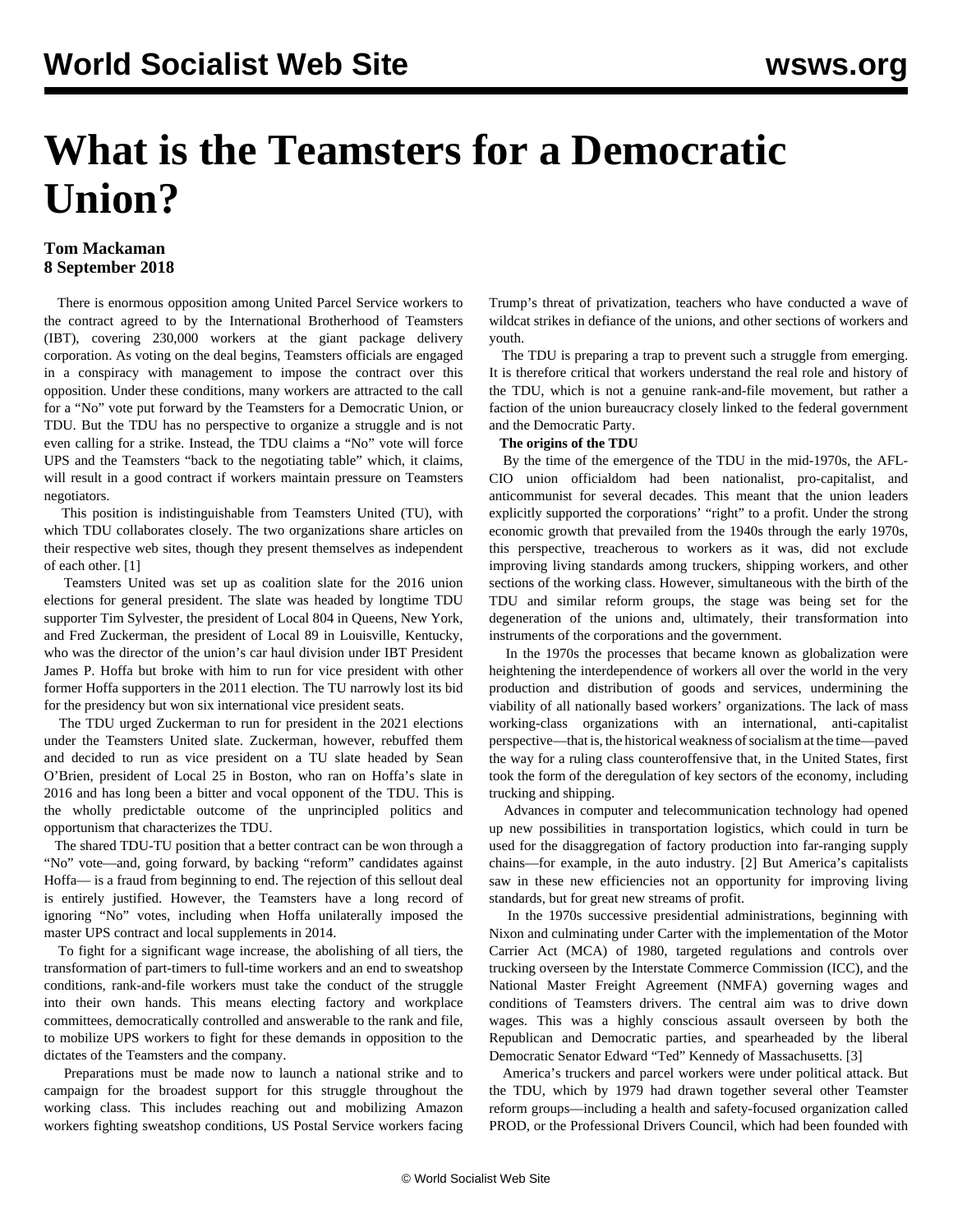the backing of consumer rights activist Ralph Nader in 1971 [4]—insisted on separating politics from workplace struggles. Its actual aim was to politically disarm workers.

 It, along with similar groups operating in other unions, bitterly opposed the Workers League—forerunner of the Socialist Equality Party—which fought for socialist consciousness among workers, a perspective that hinged on driving the pro-capitalist bureaucrats out of the unions and wresting workers away from the Democratic Party through the formation of a Labor Party based from the unions. The Workers League won militant workers to its banner in a number of industries. The labor reform groups fought to block this, limiting militant workers to supposedly "trade union" issues.

 The conception that politics was not for workers had its own history. The initial members of the TDU, which was founded in 1976, were middle-class radical youth sent into the Teamsters union by an organization called the International Socialists (IS), which had emerged in 1962 out of the rightwing Socialist Party of America, led by Max Shachtman, a former American Trotskyist who moved sharply to right after breaking with the Fourth International in 1940.

 The IS was centered on college campuses, especially the University of California, Berkeley, where Ken Paff, one of the founders of the TDU and now its national organizer, was a student.

 The TDU was only one of several efforts in the 1970s aimed at reforming American trade unions, which coalesced around a publication called *Labor Notes*, founded by IS members Kim Moody, Jane Slaughter and Jim West in 1979. The reform groups included Miners for Democracy in the United Mine Workers of America, Steelworkers Fightback in the United Steelworkers, and later the New Directions movement in the United Auto Workers. [5]

 It must be plainly stated that the balance sheet for TDU and other union reform efforts is catastrophic—if success be measured by results for workers. In major industries with these so-called reformers played significant or leading roles—trucking, coal, steel, auto, telecommunications and public transit—millions of jobs have been lost since the 1970s, and wages, benefits, and worker safety have been rolled back decades. Truckers and delivery drivers today haul more and are paid less than in the 1970s. Their crucial importance to the economy, which would grind to a halt without them, is rewarded with constantly increasing exploitation.

 As for the unions, they are today far more unaccountable to the rank-andfile than they were in the 1970s, jettisoning in the meantime their most basic historical functions. Everywhere they seek to block strike action. In contract "negotiations," the unions no longer seek concessions from management for workers, *but from workers for management* —as proven yet again by the union-backed contract for UPS workers. Even the bare concept of the workplace grievance has all but vanished from the industrial landscape. These "unions" nonetheless still exist, diverting dues to the campaign coffers of the Democratic Party and to fat bureaucratic salaries and slush funds that have not diminished in spite of declining membership.

 Yet what is evident in hindsight—the abject failure of various union reform efforts—was not always clear. In the mid-1970s, when the TDU emerged, the unions still held the active allegiance of workers, who were seeking to turn them into fighting organizations. The TDU won a following among the rank and file, claiming perhaps 8,000 workermembers at its peak.

 At times, TDU members showed physical courage. In one notorious case, Pete Camarata (1946-2014), a Detroit warehouse worker, was beaten nearly to death after criticizing union president Frank Fitzsimmons at the Teamsters national convention in Las Vegas in 1976. [6] A group created specifically to intimidate union dissidents, the Brotherhood of Loyal Americans and Strong Teamsters (BLAST), in 1983 attacked a TDU meeting in Cleveland, taking over the podium, ripping down banners and

running TDU members out of the building. According to government records, the BLAST attackers in Cleveland included "the presidents of two Teamsters locals, a local vice president, two secretary-treasurers, three union trustees, one organizer and at least 10 business agents for the international union." [7]

 The problem was not lack of courage among individuals like Camarata, a worker brought up through Jimmy Hoffa's old Detroit Local 299. The problem was the perspective of the IS, which dominated the various Teamster reform movements. The orientation of the TDU is now, and has always been, to the bureaucracy, never the working class—all of the rhetoric about rank-and-file power notwithstanding. The IS and the TDU, from the beginning, have sought to discover a "progressive" or "democratic" faction of the bureaucracy—and where none are found they can be invented, as is the case with the Teamsters United of Zuckerman now and the Ron Carey bureaucratic clique in the 1990s.

 Even in the 1970s, in the midst of the last great strike wave in US history, the IS equated the anticommunism of the union bureaucrats—which was rooted in the defense of their privileged positions within the capitalist system—with that of the workers, who, whatever their political confusion, were objectively being driven into a struggle against the profit system and the two corporate-controlled parties that defended it.

 This superficial impressionism was combined with a nationalist outlook, which insisted that American workers were hopelessly backward, racist and largely incapable of being won to a socialist perspective.

 According to Moody, [8] "The fact that the vast majority of working people lack even a consistently class-conscious way of looking at the world makes it difficult for socialism to get a hearing. The gaping lack in the US at this time is the lack of a sea of class-conscious workers for socialist ideas and organizations to swim in. How do we help create that sea? Socialists can build transitional organizations and struggles that help to raise the class consciousness of activist workers." This "rank and file strategy," he adds, "starts with the experience, struggles and consciousness of workers as they are today, but offers a bridge to deeper class consciousness and socialist politics."

 In fact, the "bridge" and "transitional politics" Moody referred to was nothing more than trade union politics. Accordingly, the middle-class youth sent into the unions were not to fight for socialism, but allegedly "bread and butter" matters—the only ones they thought workers could understand or would accept. Top of the list was the "democratic reform" of the unions, which might in some distant and uncertain future—a future that 45 years on has yet to arrive!—provide "space" for radical ideas.

 In reality, the banishment of politics meant the exclusion of *socialist* politics. Capitalist politics, especially that espoused by the Democratic Party, was left unchallenged. Behind this was not a fear of alienating workers—who were consistently being radicalized by events—but of alienating sections of the anticommunist trade union bureaucracy, with whom the TDU hoped to collaborate.

 The TDU and *Labor Notes* always refused analysis of the root causes for the conservative leadership that dominated the AFL-CIO unions in the 1970s. They instead held to what might be called the "bad bureaucrat theory" of trade union decline, which imagines that the unions can be made into fighting organizations if only the "wrong" leaders can be replaced by the "right" ones, supposedly susceptible to pressure from the rank-and-file. In the 1980s *Labor Notes* produced several "how to" manuals for workers and held numerous conferences and workshops in which these supposedly "practical" and "trade union" issues were elaborated. Socialism was excluded from discussion.

 All of the manuals and conferences did nothing to change the trajectory of the IBT. This is because the character of the Teamsters and the other unions was, and is, determined not by the personal characteristics of individual bureaucrats, but by the historically conditioned nature of the organizations.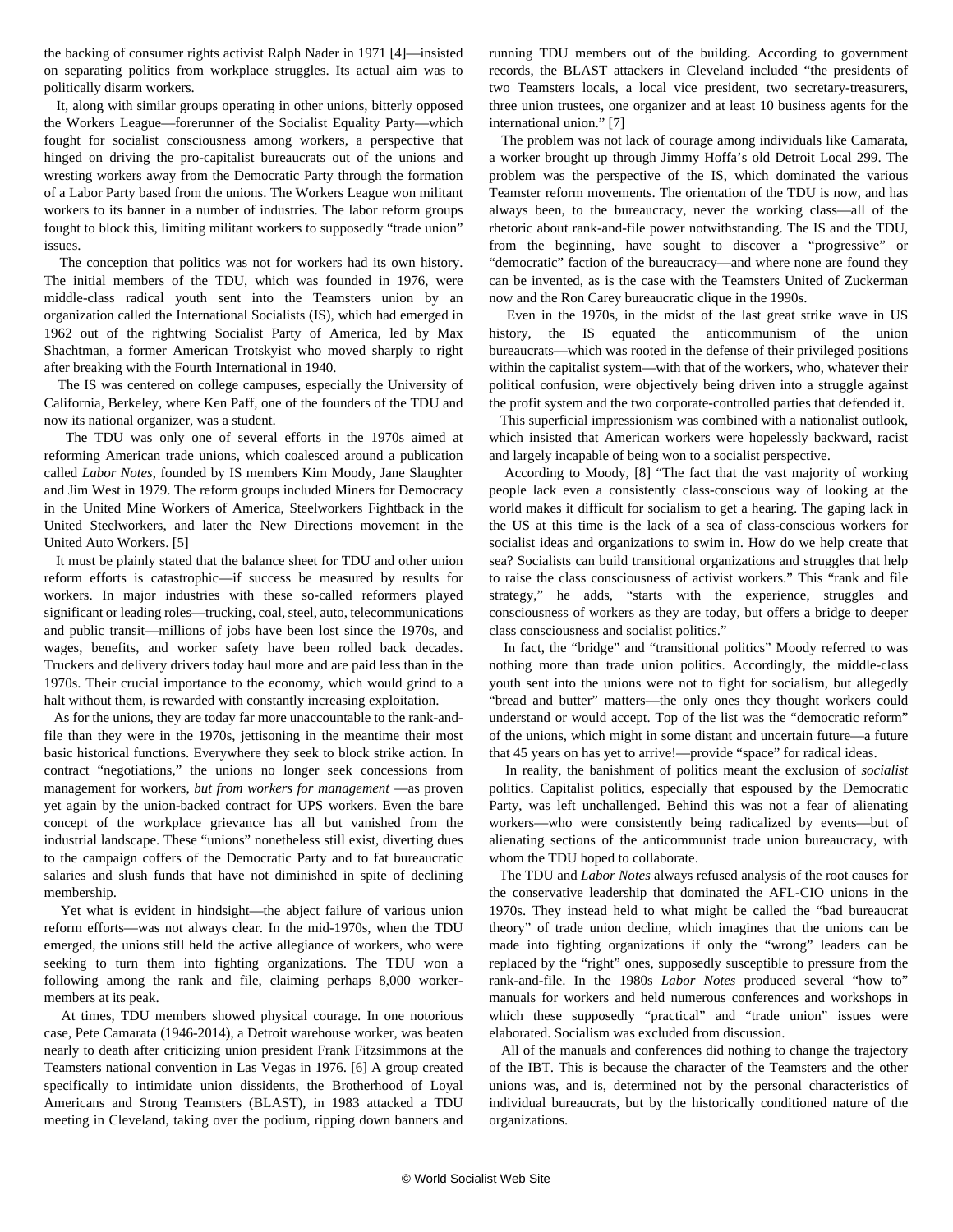## **The TDU embraces reform… "from the top down"**

 The right-wing, pro-capitalist evolution of the IBT only accelerated after the disappearance (and presumed murder) of Jimmy Hoffa in 1975 [9]—the year before the founding of the TDU. Under Hoffa's successors, Fitzsimmons, Roy Williams, Jackie Presser and Billy McCarthy, organized crime's influence over the Teamsters, which attracted great media attention, also deepened.

 Unprincipled politics makes for strange bedfellows. With the failure of their reform perspective, the TDU turned to the Reagan-Bush administration, which, fearing the total collapse of the IBT, targeted it in 1988 under the antidemocratic Racketeer Influenced and Corrupt Organizations Act (RICO), in a case filed by then-US Attorney for the Southern District of New York, Rudolph Giuliani. In an intervention unprecedented in the history of American labor, hundreds of Teamsters officials were dismissed from their posts by government-appointed trustees.

 A legal counsel to the TDU, Michael Goldberg, later acknowledged that the TDU had cooperated intimately with the federal investigation headed by Giuliani "before a settlement was reached." [10] Before the filing of the suit, Moody said, Ken Paff wrote a long letter to the assistant attorney general in April 1987 saying, "There is only one 'reorganization' under RICO that the government can effectively undertake: namely to direct the IBT to hold rank and file elections under government supervision for all International Officers." [11]

 Leaders of the TDU—some of whom secured vacated posts— welcomed state intervention in the Teamsters because, they claimed, the constitutional reforms imposed by the federal administrators mirrored their longtime demands. In the unintentionally ironic words of one Chicago TDU activist, "the story of [Teamster] democratic transformation began with the trusteeship." [12]

 How the "democratization of union institutions and practices"—in the words of another former TDU activist-turned-professor [13]—could be imposed by the federal government has never been explained. Nor has the TDU explained the preposterous notion that the Reagan-Bush administration would act in the name of "union democracy" and on behalf of Teamster workers—the same administration that had "smashed the PATCO air traffic controllers, jailed scores of militant workers and spearheaded the biggest union-busting drive in half a century." [14]

 Even more absurd was the claim that federal prosecutors suddenly "discovered" that the leading Teamsters bureaucrats were in cahoots with organized crime. The power of the racketeers in the union was rooted in the IBT's historic rejection of socialist politics, and was in fact tacitly accepted—and at times encouraged—by the federal government.

 This can be traced as far back as 1941. In that year the young Jimmy Hoffa was dispatched from Detroit with a gang of toughs by longtime union president Daniel Tobin to break up the Trotskyist leadership of Minneapolis Local 544, which under socialists Farrell Dobbs and the Dunne brothers had waged a successful general strike in 1934 that, in turn, had led to the rapid growth of the IBT among long haul truckers throughout the Midwest. Tobin cooperated intimately with the Roosevelt administration, which was about to launch the Smith Act trials against Dobbs along with the rest of the Trotskyist leadership in preparation for US entry into World War II. [15]

 In fact, Hoffa had learned how to organize under Dobbs and the Dunnes, and always remembered them as friends. In turning on them, he was charting his future course in the IBT as a ruthless opportunist ready to lean on underworld elements to strengthen his power. Hoffa's turn to criminal elements—sometimes used to even the odds with capitalists; more often to terrify union dissidents—was part and parcel of his rejection of socialist politics.

 "Farrell Dobbs was a crackerjack organizer [and] a brilliant strategist," Hoffa later recalled in his 1970 autobiography. "Dobbs also saw the unions as a great potential *political* force. I could not agree with him then, nor do I now." [16] But Hoffa could not understand that Dobbs' strategy arose precisely from his revolutionary political perspective of international socialism. It was this that allowed Dobbs to perceive the strategic value of organizing the long haul drivers, on whom Tobin and the rest of the old AFL looked down as "the riff raff." [17] In fact, what Minneapolis, 1934, demonstrated—a fact lost on the TDU—was that an avowedly socialist leadership could lead workers in struggle and win.

 It was not lost on the federal government, however. Beginning with the Smith Act persecution of the Trotskyists inside the Teamsters and continuing for a half-century, Washington tacitly accepted organized crime in the Teamsters, even if it occasionally mounted publicity-stunt hearings and investigations—most notably Robert Kennedy's decade-long campaign to put Hoffa behind bars. Nonetheless, the racketeer's place in the IBT was preserved, right through the 1980s, when Teamsters officials ensured that their members crossed the picket lines in strike after strike. [18]

 In that decade, Teamsters presidents that were known to have connections to organized crime won the active support of both major parties as well as presidents Ronald Reagan and George H.W. Bush. [19] In 1981, as the Reagan administration prepared to crush the PATCO strike—a watershed defeat in the history of American labor—he sent videotaped condolences to the Teamsters annual convention, praising the recently deceased union president Fitzsimmons, a known racketeer. "As I have said previously, Frank won the respect of both business and political leaders as an affable but hard bargainer," Reagan said. "He also won friendships, including my own." [20]

 Reagan and Bush maintained that "friendship" with Jackie Presser, who worked simultaneously with Cleveland organized crime and as an informant for the FBI, which protected him while he plundered the Teamsters to the tune of millions. [21]

#### **The transformation of the TDU**

 Clearly, the move against the IBT was not motivated by concerns over union democracy. It was driven by the fear that what was then the nation's largest union could collapse and cease its useful role in containing working-class struggle in a key sector of the economy. Whatever else went into the decision, the end result was the consolidation of state and corporate influence over the IBT.

 There were grave political consequences for the TDU in this outcome. Its newfound success in the late 1980s and early 1990s was not based on a movement of the rank and file, as it had called for in the 1970s, but on the largesse of the capitalist state. With the government trusteeship as the mechanism, the TDU began to reconstitute itself as a faction of the IBT bureaucracy.

 Its big opportunity came in the first government-supervised union IBT election, in 1991, when the TDU joined with powerful interests backing Ron Carey for union president. His victory, which also resulted in the promotion of several TDU members to the union's Executive Board, and many others to lesser bureaucratic posts, was greeted with rapture by the capitalist media, including the *New York Times*, which saw in Carey "A new legend for the rank and file," "a triumph of union democracy over organized crime," "an honest, straightforward leader," "a firebrand," "a real outsider," "a Frank Capra — Mr. Smith Goes to Washington' figure," "a gift to his members." [22]

 To this day, the TDU and its historian backers present Carey's win as the culmination of a democratic groundswell. It was no such thing. Carey won 48 percent of the votes, but only 28 percent of Teamsters bothered to cast a ballot. As a share of overall membership, he took only 15 percent. Internal polls before the vote showed that most Teamsters had no idea who Carey or the other major candidates were. [23]

 Nor was Carey any friend of the rank and file. For 23 years he had headed the UPS Teamsters Local 804 in New York City, one of the largest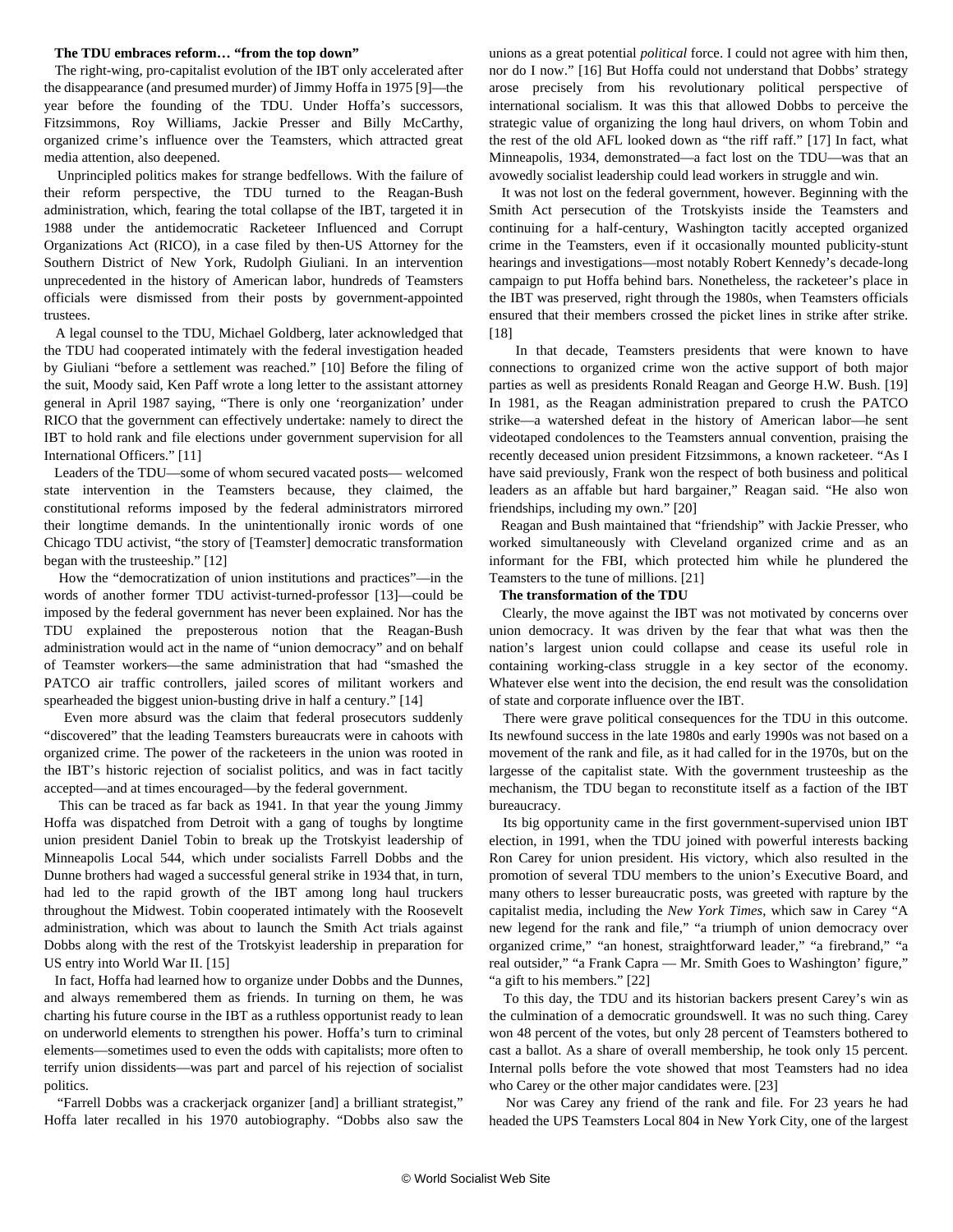in the union, where he "was something of a pioneer within the labor bureaucracy in the imposition of concessions and the establishment of corporatist relations with management." His most notable achievement was his betrayal of an 85-day strike against UPS in 1974, in which he accepted "the contract that opened the floodgates for the destruction of full-time jobs and the spread of lower-paid part-time labor at the trucking company's operations across the country." [24]

 In office, Carey signed several concessionary contracts with major firms, including UPS. He isolated and betrayed strikes of Teamsters at major Detroit and Pittsburgh newspapers, promoting the use of middleclass consumer protest tactics. [25] While he won praise in the capitalist media for cutting bureaucratic salaries to the "modest" sum of \$150,000, he opened the Teamster spigots to the Democratic Party, providing \$4 million to the Clinton election campaign in 1996. Indeed, his major achievement—aided and abetted by the TDU—was the reorientation of the IBT from the Republican Party to the Democratic Party.

 It should come as no surprise then that he had little rank-and-file support in the 1996 Teamsters election against James P. Hoffa, son of late president, who had been put forward as the representative of the Teamsters "Old Guard." Carey won a narrow election victory, but the next year the results were invalidated when it came to light that his closest advisors—supposedly without his knowledge—had been involved in a complex money laundering scheme that implicated leading figures in the AFL-CIO, including then-Secretary Treasurer Richard Trumka, and the president of the Service Employees International Union, Andrew Stern. Also involved were several liberal activist groups as well as the Clintoncontrolled Democratic National Committee.

 In a classic kickback scheme, these groups were sent \$885,000 in donations from the Teamsters treasury and in turn made or arranged for reciprocal contributions to the Carey campaign.

 In 1998 Carey was expelled from the Teamsters, and his TDU-backed lieutenant, Tom Leedham, lost the election to Hoffa the same year.

 The revelations of Carey's corruption discredited the TDU's promotion of an allegedly "reform" wing of the IBT. But instead of acknowledging this, the TDU belatedly denounced "government intervention" in the Teamsters, decrying the very structures that had paved the way for Carey's victory—and its members' own promotion into the ranks of the union bureaucracy.

 As it integrated itself with the Carey faction of the bureaucracy, the TDU adopted increasingly dishonest apologetics. Take, for example, its claims that the 1994 long haul truckers' strike and the 1997 UPS strike were smashing victories.

 The 1994 strike, which lasted for 23 days and involved 70,000 drivers, was in fact waged as a conscious effort to demoralize truckers in order to force a bitter contract on them. Carey's apologists claim that he "won" by negotiating a reduction in part-time workers. Instead the contract allowed for the hiving off of truck traffic to freight trains and the use of a new category of "casual workers" hired on a per-day basis and paid significantly less than full-time workers. The contract included no amnesty for some 200 Teamsters and supporters arrested on picket lines. But perhaps its most damning feature was a no-strike clause for the life of the four-year contract in favor of settlement by "independent" arbiters—thereby relinquishing the only method workers had to counter the power of the trucking firms. [26]

 The TDU has often repeated the claim that the 1997 UPS strike, which involved 185,000 workers, was a total victory [27] for workers. In fact, Carey pulled the plug on the two-week strike with largely symbolic concessions in his pocket, including the supposed creation of 10,000 fulltime jobs over the life of the contract. But these new jobs would be paid 24 percent less than others of the same category—the first ever contract to expand the two-tier system to full-time workers. And the additional jobs were more than offset by the union accepting the right of UPS to lay off as

many as 15,000 strikers—to account for business lost to FedEx—including several dozen workers fired for actions during the strike itself. [28]

 Both strikes followed a similar pattern. Called to vent worker opposition to the erosion of wages and conditions, strikers were left isolated while business was moved to competitors. Workers were presented with concessionary contracts declared by the IBT and the TDU to be victories.

#### **What is the IBT? What is the TDU?**

 The hand of the state is present in the IBT to this day. The Consent Decree [29] the IBT signed with the federal government in 1989 to prevent criminal prosecution established a permanent Independent Review Board (IRB) and an entire investigative office controlled by corporate attorneys and funded by millions of dollars in union dues. The IRB has the authority to promulgate rules for the IBT, supposedly designed to root out corruption. It may kick out any member for "conduct unbecoming to the union," including for defying IRB edicts. This office stands ready to tip the balance in favor of whichever faction of the bureaucracy it chooses.

 Having long since gotten past its anger over the removal of Carey, the TDU leadership still supports this permanent state office in the IBT. In a recent article on its website, it complained that Hoffa, Jr. "has sought for years to hamstring or eliminate the IRB and its corruption investigations [which] has functioned for 24 years to root out corrupt Teamster officials. [30] Such articles are thinly veiled appeals to the government that its faction be brought back into power.

 According to liberal theorists, independent trade unions are a hallmark of a functioning democratic society. Perhaps for this reason, legal scholars have worried over the precedent established by the Consent Decree signed by the Teamsters. Was the IBT any longer a genuinely independent union? How was it different from unions openly controlled by the government under authoritarian regimes? [31]

 In fact, the state intervention in the IBT is only one transparent example of a tendency in the historical development of the trade unions noted by Leon Trotsky in one of his final writings— "their drawing closely to and growing together with the state power."

 "Monopoly capitalism does not rest on competition and free private initiative but on centralized command," Trotsky explained in 1940. "The capitalist cliques at the head of mighty trusts, syndicates, banking consortiums, etcetera, view economic life from the very same heights as does state power; and they require at every step the collaboration of the latter... By transforming the trade unions into organs of the state, fascism invents nothing new; it merely draws to their ultimate conclusion the tendencies inherent in imperialism." [32]

 Trotsky concluded this article, which was found on his desk after his murder by a Stalinist assassin, by insisting that genuinely democratic and independent trade unions could "be assured only by a completely revolutionary leadership." In an analysis that requires no updating, Trotsky predicted that in the epoch of imperialist decay the unions would either serve as the instruments of class exploitation, or as the organs of working-class revolution. There could be no middle ground.

 The evolution of the Teamsters proves Trotsky's point in the negative. It long ago ceased to represent workers. It is an organization that seeks to represent the major corporations and the state, and that survives at their mercy.

 The TDU has evolved as well. The bankruptcy of its effort to reform the Teamsters was exposed with its open embrace of state intervention in 1988 and its subsequent integration with the Carey wing of the bureaucracy.

 Today, in promoting illusions in the possibility of reforming the Teamsters, the TDU speaks not for the UPS rank and file, but for the privileged upper-middle class terrified that a genuine struggle could be the tipping point for the movement of the entire working class. These layers of the population instinctively gravitate to the trade union apparatus as a defensive bulwark.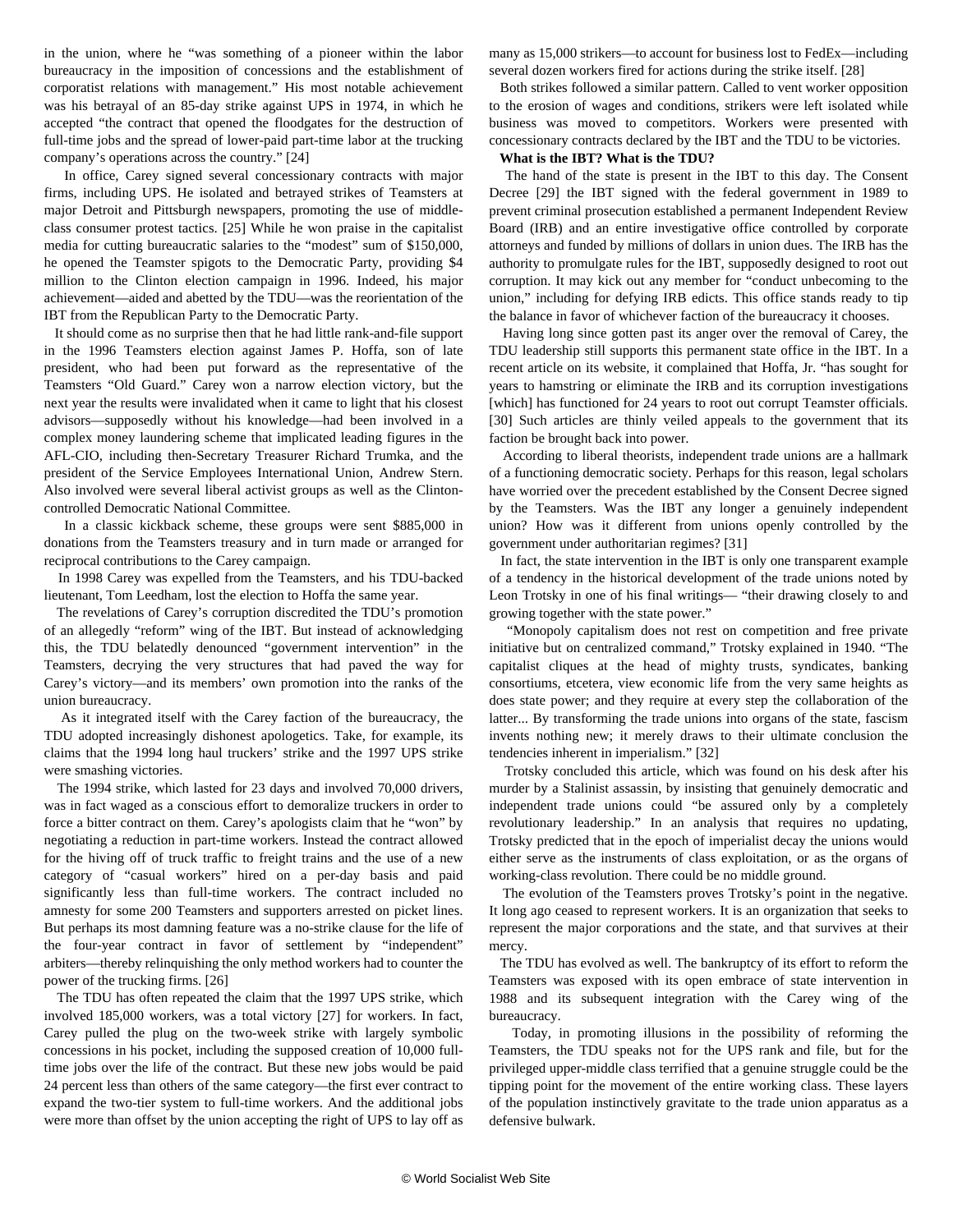This is borne out in the personal evolution of the IS members who

entered the Teamsters in the 1970s. Some have themselves become union officials. Others have become academics and writers, where they specialize in creating a heroic story around the government takeover of the Teamsters and the Ron Carey presidency. Today, former TDU members such as Joe Allen, who contributes to *The Jacobin* and *Socialist Worker*, are attempting to do the same with Hoffa's rival Fred Zuckerman, who leads Teamsters United. [33]

 Though he may be lionized by the TDU, Zuckerman has absolutely no intention of leading a strike or any kind of serious struggle. A former Hoffa lieutenant, he is the labor overseer of arguably the most strategically important UPS hub in the country, Teamsters Local 89 in Kentucky, which includes the UPS "Worldport" at Louisville International Airport that handles international deliveries to and from every country in the world—and thereby links up workers in the US with their class brothers and sisters all over the planet.

 Like the trade union movement as a whole, the TDU's transformation into a faction of the bureaucracy was rooted in its conscious rejection of socialist politics—a position to which it continues to adhere. While posturing as opponents of further concessions, the TDU does not question the prerogative of the big corporations to their profits. Its perspective is a dead end for workers.

 Massive opposition to the UPS contract nonetheless remains. The question is, how can it be mobilized so that UPS drivers can overcome both the corporation and the union?

 The *UPS Workers Newsletter*, published by the Socialist Equality Party and the *World Socialist Web Site*, calls for a "no" vote. But that is not all. We insist that workers must take the conduct of negotiations out of the hands of the union, which in reality serves as another layer of management. Workers must form rank-and-file committees independent of the Teamsters. These will link up UPS workers with workers in North America and all over the world at Amazon, US Postal Service, and FedEx, in preparation for a general strike that defies the corporations' insistence that they have a "right" to endlessly profit at the expense of the lives of workers and their families.

 The development of a such a struggle would rapidly transform into a direct political struggle against the government, which is not a neutral body, let alone an instrument the working class can rely on to defend its democratic rights. The courts, the police and other state institution, along with both the Democrats and Republicans, are tools of the corporate and financial oligarchy that rules America.

 That is why the development of a powerful industrial counteroffensive of the working class must be combined with a political struggle for workers to take power in their own hands, break the dictatorial grip of the banks and big business over economic and political life, and carry out the socialist transformation of society, including the transformation of the giant logistics companies into public enterprises, collectively owned and democratically controlled by the working class.

**Notes:**

 [1] See <http://www.tdu.org/>and <https://www.upsteamstersunited.org/news>. Both sites accessed August 22, 2018.

 [2] David Hummels, 2007. "Transportation Costs and International Trade in the Second Era of Globalization." *Journal of Economic Perspectives*, 21 (3): 131-154.

 [3] Thomas Gale Moore, "Trucking Deregulation." *The Concise Encyclopedia of Economics.* Available on line at <http://www.econlib.org/library/Enc1/TruckingDeregulation.html>

 [4] Michael J. Goldberg, "Teamster Reformers: Their Union, Their Jobs, Their Movement." *Journal of Transportation Law Logistics and Policy*, Vol. 72, 2005: 13.

[5] For a largely uncritical view of such movements, see *Rebel Rank and*

*File: Labor Militancy and Revolt from BelowDuring the Long 1970s*; Aaron Brenner, Robert Brenner, and Cal Winslow, eds. Verso, 2010.

 [6] Dan La Botz, *Rank and File Rebellion: Teamsters for a Democratic Union*. Haymarket Series, Verso; 1991.

 [7] Ronald J. Ostrow and Robert L. Jackson. "Presser Abetted Violence by Teamsters, Panel Says" *Los Angeles Times*, November 27, 1985.

 [8] Kim Moody, "The Rank and File Strategy," 2000 reposted by *Jacobin* magazine [https://www.jacobinmag.com/2018/08/unions-socialists-rank-and-file-](https://www.jacobinmag.com/2018/08/unions-socialists-rank-and-file-strategy-kim-moody)

[strategy-kim-moody](https://www.jacobinmag.com/2018/08/unions-socialists-rank-and-file-strategy-kim-moody)

 [9] Hoffa was president of the Teamsters from 1958 to 1971, but remained a powerful figure in the union until his disappearance in suburban Detroit in 1975.

[10] Goldberg, "Teamster Reformers,": 18

 [11] Moody, *US Labor in Trouble and Transition The Failure of Reform from Above, 2007 Verso p. 123* [12] Robert Bruno, *Reforming the Chicago Teamsters: The Story of Local 705*. 2003, Northern Illinois University Press,: 15

 [13] Michael H. Belzer, *ILR Review* Vol. 58, No. 1 (Oct., 2004), pp. 160-162

 [14] Barry Grey, "The middle class 'left', and the fall of Ron Carey," *International Workers Bulletin*, December 1997.

 [15] Ralph C. James and Estelle James, "The Purge of the Trotskyites from the Teamsters." *The Western Political Quarterly* Vol. 19, No. 1 (Mar., 1966), pp. 5-15; ["The Smith Act trial and government infiltration](/en/articles/2016/12/08/secu-d08.html) [of the Trotskyist movement."](/en/articles/2016/12/08/secu-d08.html) *World Socialist Web Site*, [https://www.wsws.org/en/articles/2016/12/09/secu-d09.html](/en/articles/2016/12/09/secu-d09.html)

 [16] James R. Hoffa, *The trials of Jimmy Hoffa*. Chicago, H. Regnery Co. 1970.

 [17] Jean Brust, ed. *Defending Principles: The Political Legacy of Bill Brust.* Oak Park, Mehring Books, 1993: 158.

 [18] There is a great deal of literature on the role of organized crime on the IBT. For a good example, see David Scott Witwer. *Corruption and reform in the Teamsters Union*. Champaign, University of Illinois Press, 2003. Also, Steven Brill, *The Teamsters* [1978].) Arthur L. Fox II and John C. Sikorski, *Teamster Democracy and Financial Responsibility* [1976].

 [19] *Collision: How the Rank and File Took Back the Teamsters*, Book by Kenneth C. Crowe

 [20] Ronald Reagan Presidential Library Digital Library Collections. Collection: President, Office of the: Presidential Briefing Papers: Records, 1981-1989. Folder Title: 05/29/1981 (Case File: 043429) Box 4:

[https://www.reaganlibrary.gov/sites/default/files/digitallibrary/smof/presid](https://www.reaganlibrary.gov/sites/default/files/digitallibrary/smof/president/presidentialbriefingpapers/box-004/40-439-5730647-004-001-2016.pdf) [ent/presidentialbriefingpapers/box-004/40-439-5730647-004-001-2016.pd](https://www.reaganlibrary.gov/sites/default/files/digitallibrary/smof/president/presidentialbriefingpapers/box-004/40-439-5730647-004-001-2016.pdf) [f](https://www.reaganlibrary.gov/sites/default/files/digitallibrary/smof/president/presidentialbriefingpapers/box-004/40-439-5730647-004-001-2016.pdf)

 [21] [https://en.wikipedia.org/wiki/Jackie\\_Presser](https://en.wikipedia.org/wiki/Jackie_Presser) [22] Robert D. McFadden, "New Teamster Chief's Motto: Honest Work for Honest Pay." December 15, 1991, *New York Times*.

 [23] George Kannar, "Making the Teamsters Safe for Democracy, *The Yale Law Journal* Vol. 102, No. 7 (May, 1993), p 1649-1650.

 [24] Grey, "The middle class 'left', and the fall of Ron Carey," International Workers Bulletin, December 1997.

 [25] Laurent Belsie, "Newspaper Strike In Pittsburgh Seen Coming to an End," *Christian Science Monitor*, November 23, 1992. <https://www.csmonitor.com/1992/1123/23081.html>

 [26] Catherine S. Manegold, "Teamsters Reach Accord to End Strike," *New York Times*, April 29, 1994: 14.

 [27] See for example Dan Levin's article on Labor Notes, "The 1997 UPS Strike: Beating Big Business & Business Unionism." [http://www.labornotes.org/2017/08/1997-ups-strike-beating-big-business](http://www.labornotes.org/2017/08/1997-ups-strike-beating-big-business-business-unionism)[business-unionism](http://www.labornotes.org/2017/08/1997-ups-strike-beating-big-business-business-unionism)